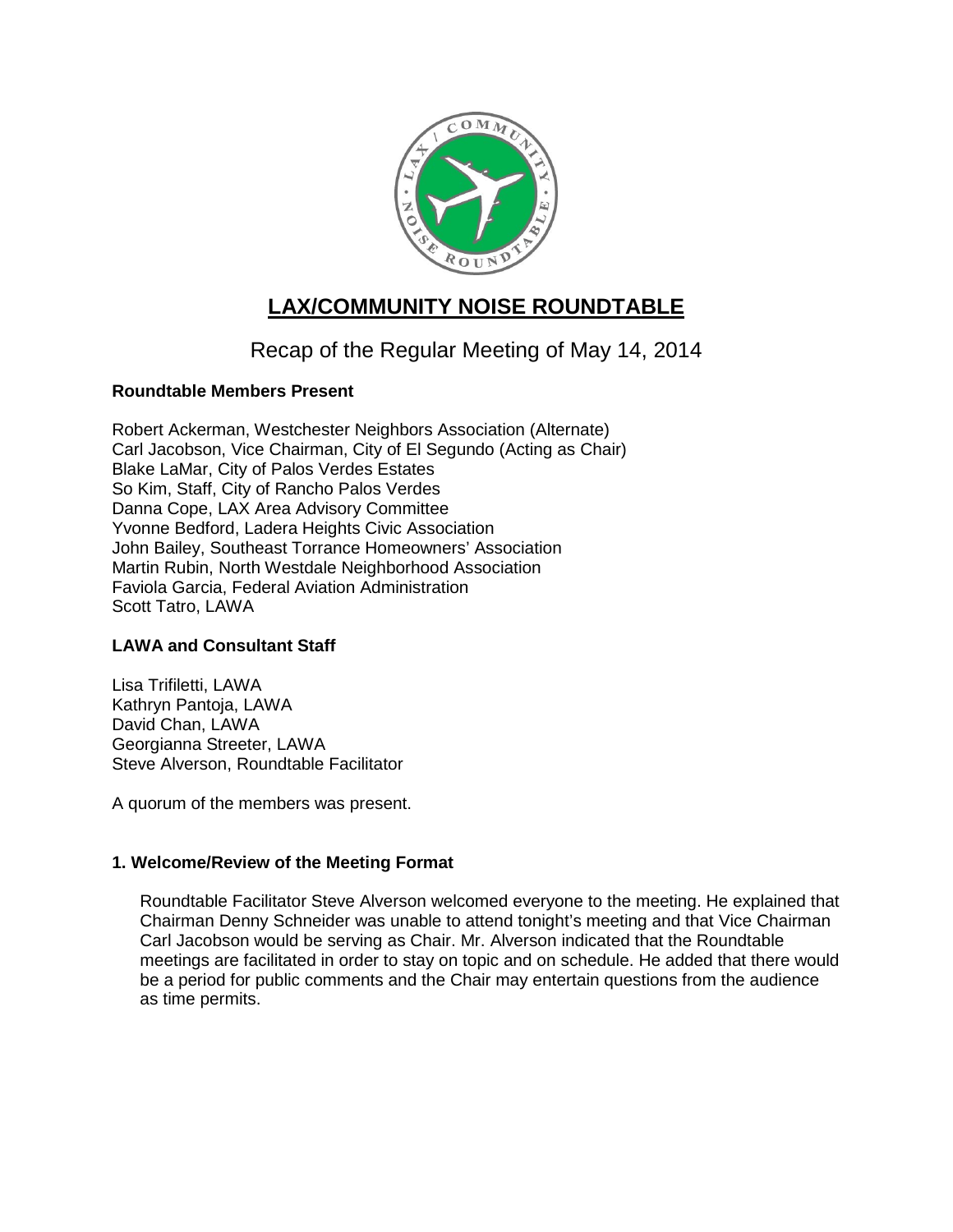#### **2. Call to order**

Acting Chairman Carl Jacobson called the meeting to order at 7:01 pm PST in the Samuel Greenberg Boardroom at LAX. He asked members of the Roundtable and public to introduce themselves.

#### **3. Comments from the Public**

Acting Chairman Jacobson opened the public comment period. A resident of Leimert Park stated he has noticed increased aircraft noise since April 2013. He said he was attending the Roundtable meeting to ask who he should call to find out about LAX aircraft operations. LAWA representative Scott Tatro said that he should talk to Kathryn Pantoja with LAWA Noise Management who was present at the meeting.

Culver City Mayor Meghan Sahli-Wells introduced herself stating that she was attending the meeting due to increased aircraft overflights. She said she believes the aircraft are flying lower and that there is more soot. She added that Culver City residents are complaining. Culver City resident June Lerhman indicated that she has been appointed to the LAX Area Advisory Committee and is seeking to become a member of the Roundtable as well. LAWA staff member David Chan said that Culver City would need to submit a letter designating a representative and an alternate as part of the membership request process. He further explained that the item would need to be placed on the agenda for acknowledgement.

In responding to Culver City's concern, Scott Tatro noted that LAWA had conducted a recent analysis and did not find any change in aircraft flight tracks and altitudes over Culver City. He noted that there are more operations by large aircraft such as the A-380s and 747- 800s, and due to their size, these aircraft appear lower, but they are not. Ms. Lerhman expressed concern that the one-day sample that was used for the analysis was too small to draw the conclusion that the flight tracks and altitudes are unchanged. She added that she believes at least a seven-day period would be more appropriate. Ms. Pantoja indicated that in terms of flight tracks and altitudes, one day is very representative of a seven-day period. Ms. Lerhman indicated that when she becomes a Roundtable member, she will request more information.

Member Bedford observed that she has noticed an increase in the frequency of flights for several years. Mr. Tatro confirmed that LAX operations have been increasing, but he said they are not close to the levels reached back in 2000.

Member LaMar asked FAA representative Garcia if the minimum altitudes had changed. Ms. Garcia said she would take that question back to the appropriate staff and provide the Roundtable with an answer.

Hearing no further speaker requests, Acting Chairman Jacobson closed the public comment period.

## **4. Work Program B5 – Update on Soundproofing Programs**

LAWA Sound Insulation Grant Program Manager Georgiana Streeter indicated that LAWA has a sound insulation program because there are noise sensitive land uses such as residential properties, schools, and churches within incompatible noise levels of 65 CNEL and higher. She added that the program is carried out in accordance with Title 21 of the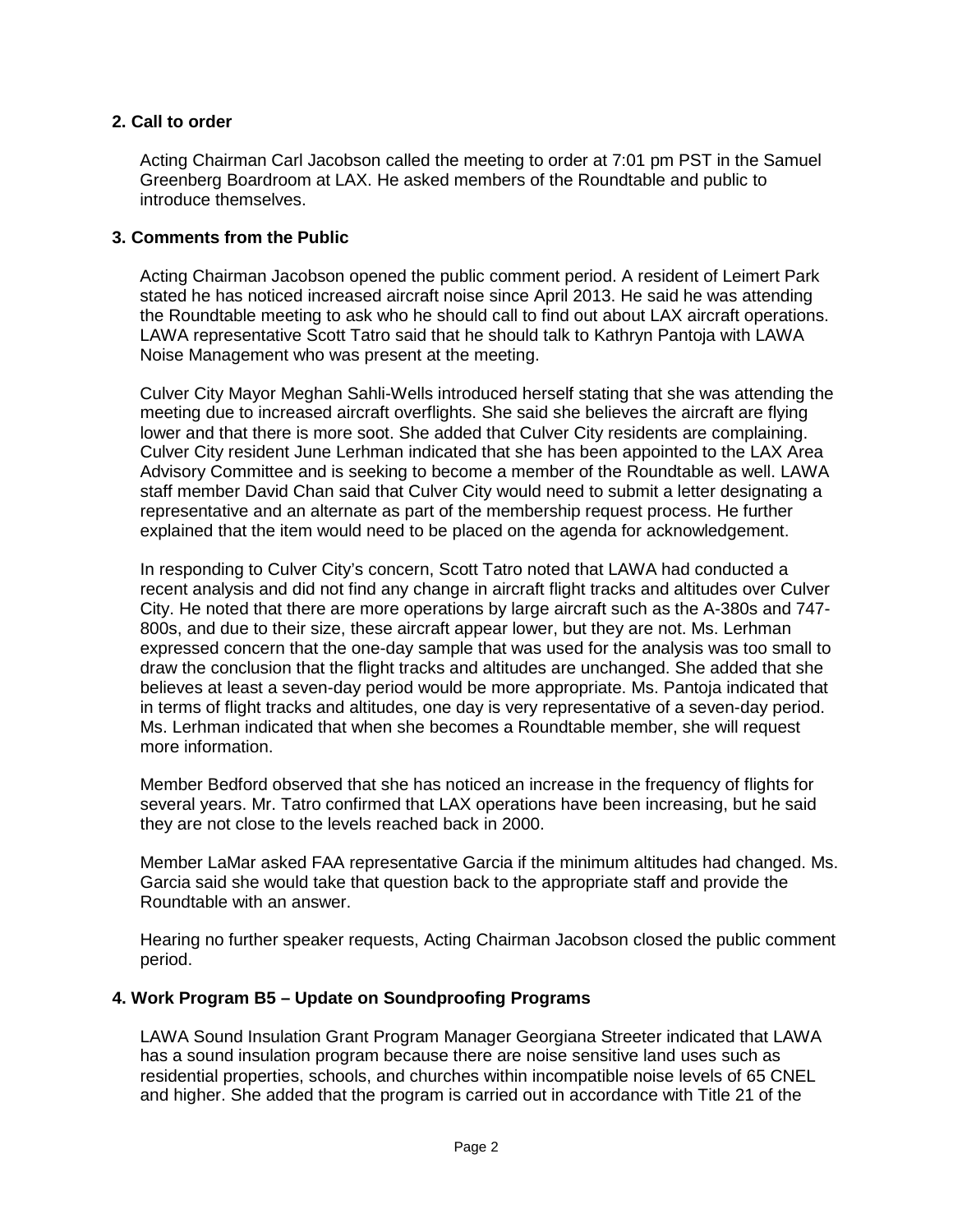California State Noise Regulations, Federal Aviation Regulation Part 150, and LAWA Board Resolution 21481. Mr. Streeter explained that the Stipulated Settlement Agreement and the Community Benefits Agreement govern the programs and set the funding amounts. She added that LAWA also has a supplemental funding policy enacted by the Board of Airport Commissioners to supplement FAA-approved sound insulation grants.

She identified the participating cities and school districts that managed their respective sound insulation programs in their jurisdictions. Ms. Streeter reviewed how the residential sound insulation program reduces noise, which is primarily done by replacing windows and doors, providing additional insulation in the attic, and upgrading existing air conditioning and ventilation systems with sound traps and vibration control as necessary. The treatment methods for schools are also very similar. The goal of the program is to bring the interior noise level down to 45 dB CNEL with at least a 5 dB reduction in the interior noise level.

Ms. Streeter described the role of LAWA's Sound Insulation Grant Program, which is to monitor the ongoing sound insulation programs, conduct stakeholder outreach, and assist the participating jurisdictions. She noted that in the last 12 months the program has distributed \$25.5 million. She added that the program is also assessing the potential impact of FAA's Program Guidance Letter 12-09 on the sound insulation programs.

Ms. Streeter then reviewed a map that identifies the parcels eligible for sound insulation treatment. She also reviewed a table summarizing the status of the overall program noting that with 30,055 eligible units, it is the largest sound insulation program in the country. She indicated 18,168 units had been treated leaving 11,010 remaining. She reviewed the annual production rates and funding to date for each of the participating jurisdictions and school districts. She noted that overall, the program has been handling about 1,000 units per year and has reached closer to 1,500 units in 2013. She noted that the funding for the school sound insulation program comes from the passenger facility charge or PFC.

Alternate Ackerman asked if LAWA follows up with property owners who did not respond to the invitation to participate in the sound insulation program. Ms. Streeter said that at least three notices are sent via certified mail. Alternate Ackerman asked if the new owner can obtain treatment if the previous owner declined the treatment and then sold the property. Ms. Streeter said that the new owners can apply for treatment if the participating sound insulation programs are still accepting new applications. She noted the program managed by the City of Los Angeles is complete and is not accepting applications for new owners, while programs for the other jurisdictions are still active.

Member Cope said that not all of the houses will be treated by the time the new LAX Noise Exposure Map is released. What will happen to the people not in the program yet? Ms. Streeter responded that there will be new noise contours and new eligibility guidelines based on the FAA's Program Guidance Letter 12-09. She added if people are not in the new 65 CNEL contour, they may not be eligible for sound insulation. She also noted that if people are not in the new noise contour, it means their aircraft noise exposure is less.

Member Cope said a number of the eligible properties are rentals, so the owner may not get the notice about the sound insulation program. Ms. Streeter said she has not heard of it being an issue as the package is mailed to the property owner's address, not the rental property.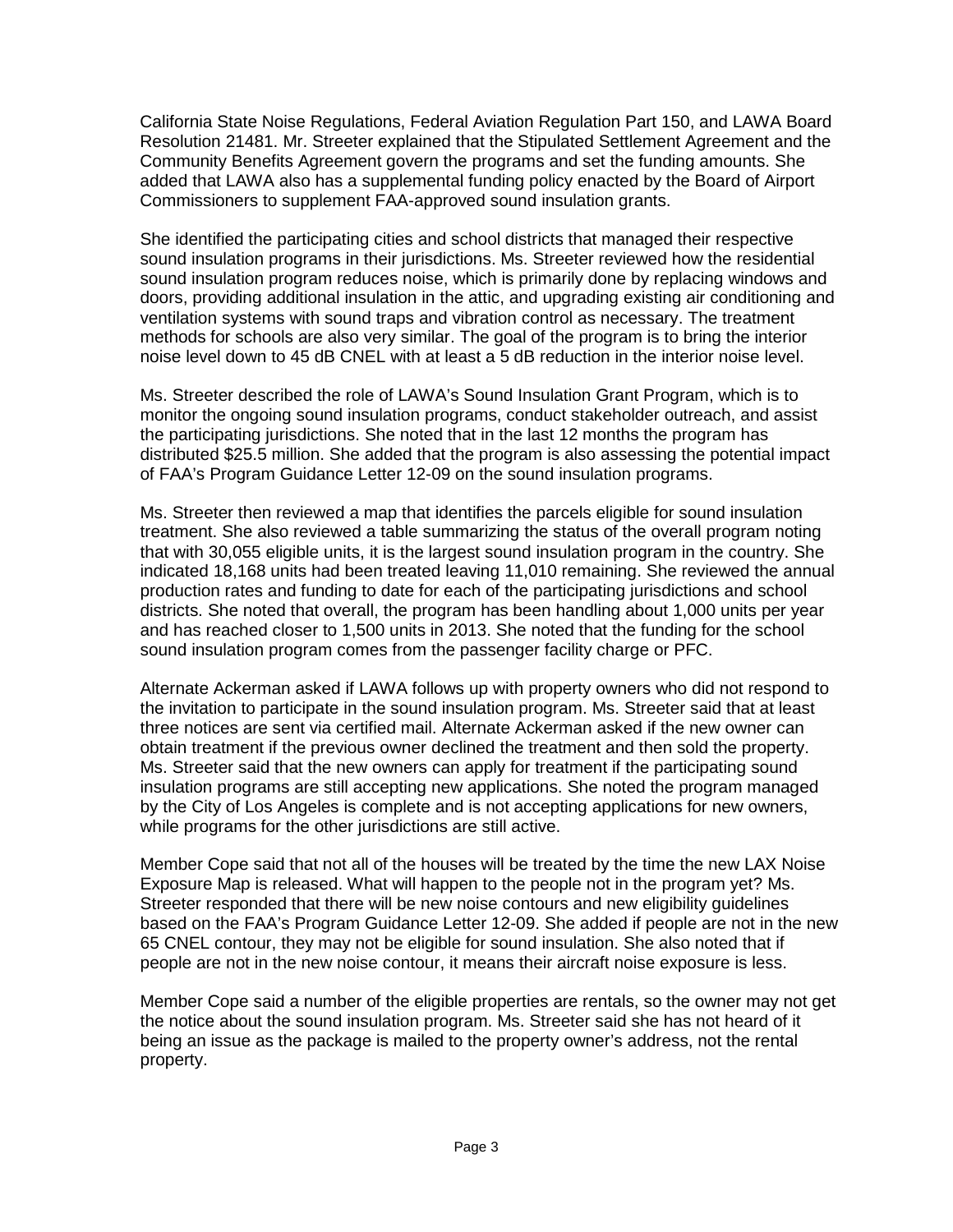Inglewood Aviation Commissioner Jim Withrow said that he had an update on one of the statistics. He said that Inglewood completed 1,064 homes in 2013. Ms. Streeter said that she had a figure of 600, but the difference is due to calendar year versus April to April in the case of Mr. Withrow's figure. Ms. Streeter said both numbers are correct.

Ms. Streeter's presentation on the Soundproofing Program can be found on the Roundtable webpage at [http://www.lawa.org/LAXNoiseRoundTable.aspx.](http://www.lawa.org/LAXNoiseRoundTable.aspx)

## **5. Briefing on LAX Part 150 Noise Exposure Maps Update**

Roundtable Facilitator Steve Alverson gave a brief update on the progress of the LAX Noise Exposure Map (NEM) Update process, which began in February 2014. He noted that the NEM update is required to ensure continued sound insulation program funding eligibility. He stated that the goal of the project is to submit the updated NEMs to FAA in 2015. Mr. Alverson also reviewed the project elements emphasizing briefings to the Roundtable and community outreach efforts. He also reviewed the project schedule, noting the major dates in 2014 and 2015. He identified the milestones that had been completed, which included the collection of the data required to begin the noise modeling process. He also noted that two public workshops had been held in Los Angeles and El Segundo on the two nights preceding tonight's Roundtable meeting. He closed his presentation by highlighting the upcoming work efforts, which included finalizing the aviation forecasts and submitting them to the FAA for approval, finalizing the noise model inputs and conducting preliminary noise modeling runs, and initiating the preparation of the NEM documentation.

Mr. Alverson's presentation on the LAX Part 150 NEM Update can be found on the Roundtable webpage at [http://www.lawa.org/LAXNoiseRoundTable.aspx.](http://www.lawa.org/LAXNoiseRoundTable.aspx)

## **6. Briefing on the LAX Preferential Runway Use Report**

Mr. Alverson briefed the Roundtable on the LAX Preferential Runway Use Report, which was prepared for and submitted to Caltrans as a part of the Title 21 Noise Variance process. He noted that LAWA must participate in the Noise Variance process because LAX was declared a "noise problem" airport by Los Angeles County due to incompatible land uses within the 65 CNEL contour. He noted that LAWA must also apply for a noise variance every three years until the impact area is eliminated. He indicated that under Title 21 of the State Noise Regulations, LAWA must implement programs to reduce the 65 CNEL noise impact area. He said the Preferential Runway Use Policy (PRUP) is one such longstanding program LAWA has implemented to reduce aircraft noise impacts. He stated that under the most recent Variance, LAWA agreed to evaluate and report on the effectiveness of the PRUP.

Mr. Alverson noted that while LAWA established the PRUP, the FAA in its air traffic control role is responsible for implementing the PRUP as safety and traffic volume permit. He reviewed the PRUP, which is to use the outboard runways for arrivals and the inboard runways for departures during 7 a.m. and 10 p.m., maximize the use of the inboard runways between 10 p.m. and 7 a.m., and conduct over ocean operations between midnight and 6:30 a.m. He stated that LAWA actively monitors adherence to the PRUP with its Airport Noise and Operations Management System (ANOMS) and reports the results in the quarterly reports to the State as well as the Roundtable.

Mr. Alverson said that the analysis of the past four years of runway use revealed that adherence to the PRUP is very high with over 90 percent of the departures and arrivals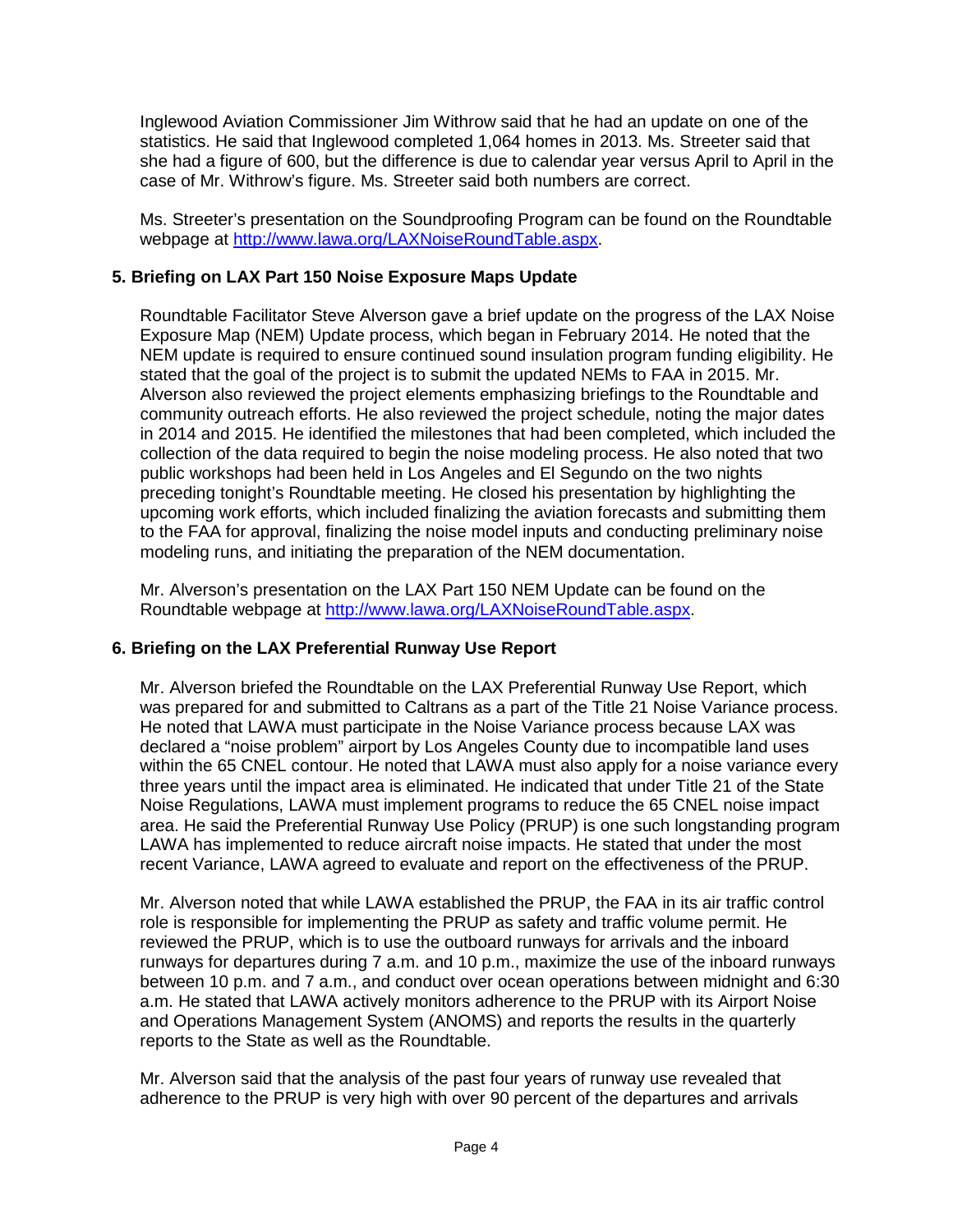complying with the Policy. He noted that adherence to the PRUP is slightly higher on the north runway complex than the south runway complex due to the location of the general aviation and cargo facilities on the south side as well as the location of the south airfield runway ends. He indicated that the Report also examined the adherence to the PRUP during the nighttime hours and found the use of the inboard runway for departures decreases during the period from midnight to 6:30 am. He also noted that adherence to the PRUP by general aviation aircraft is lower than the commercial aircraft.

He discussed the primary reasons for non-adherence to the PRUP, which include high air traffic volumes, runway closures for maintenance or emergencies, safe and efficient movement from aircraft out of the general aviation and air cargo facilities, and the new, larger aircraft, such as the A-380 and 747-800s, that are not able to depart Runway 25R due to their long wing spans.

He reviewed LAWA's past efforts to improve adherence to the PRUP as well as a set of recommendations in the Report for improving implementation of the PRUP. He closed his presentation by noting that the Report was submitted to Caltrans on April 11, 2014.

Roundtable members inquired if the Report will be available online. LAWA staff indicated that it will be posted on the LAWA Noise Management webpage at [http://www.lawa.org/welcome\\_lax.aspx?id=788.](http://www.lawa.org/welcome_lax.aspx?id=788)

LAWA staff member Lisa Trifiletti stated that the Roundtable should be aware that runway use will be affected by upcoming construction projects including the Runway Safety Area (RSA) work, which is mandated by the FAA. She said that LAWA will be proactive about notifying the community prior to runway closures for RSA construction work.

Mr. Alverson's presentation on the LAX Preferential Runway Use Report can be found on the Roundtable webpage at [http://www.lawa.org/LAXNoiseRoundTable.aspx.](http://www.lawa.org/LAXNoiseRoundTable.aspx)

## **7. Statistical Update on Aircraft Operations**

LAWA staff member David Chan presented the statistical update for Work Program Items A9 and A10. The following is a summary of Mr. Chan's presentation.

#### **Work Program Item A9: Departures on Runway 25L**

#### **Description: Aircraft departing from Runway 25L create noise disturbances to the communities south of LAX, especially during nighttime hours.**

Mr. Chan compared the annual departures on Runways 25L and 25R noting that there was a spike in Runway 25L departures in 2007 due to construction of the center taxiway which required periodic closures of 25R. He also noted that in 2013 there was an uptick in the use of Runway 25L due to the increase in closure activity for Runway 25R for the Runway Status Light Project. He reviewed the trend for the most recent 13-month period demonstrating how closures of the inboard runway increase departures on the outboard runway and vice versa. He also reviewed the night time departure trends for the two south complex runways which also show a spike in Runway 25L departures when Runway 25R is closed.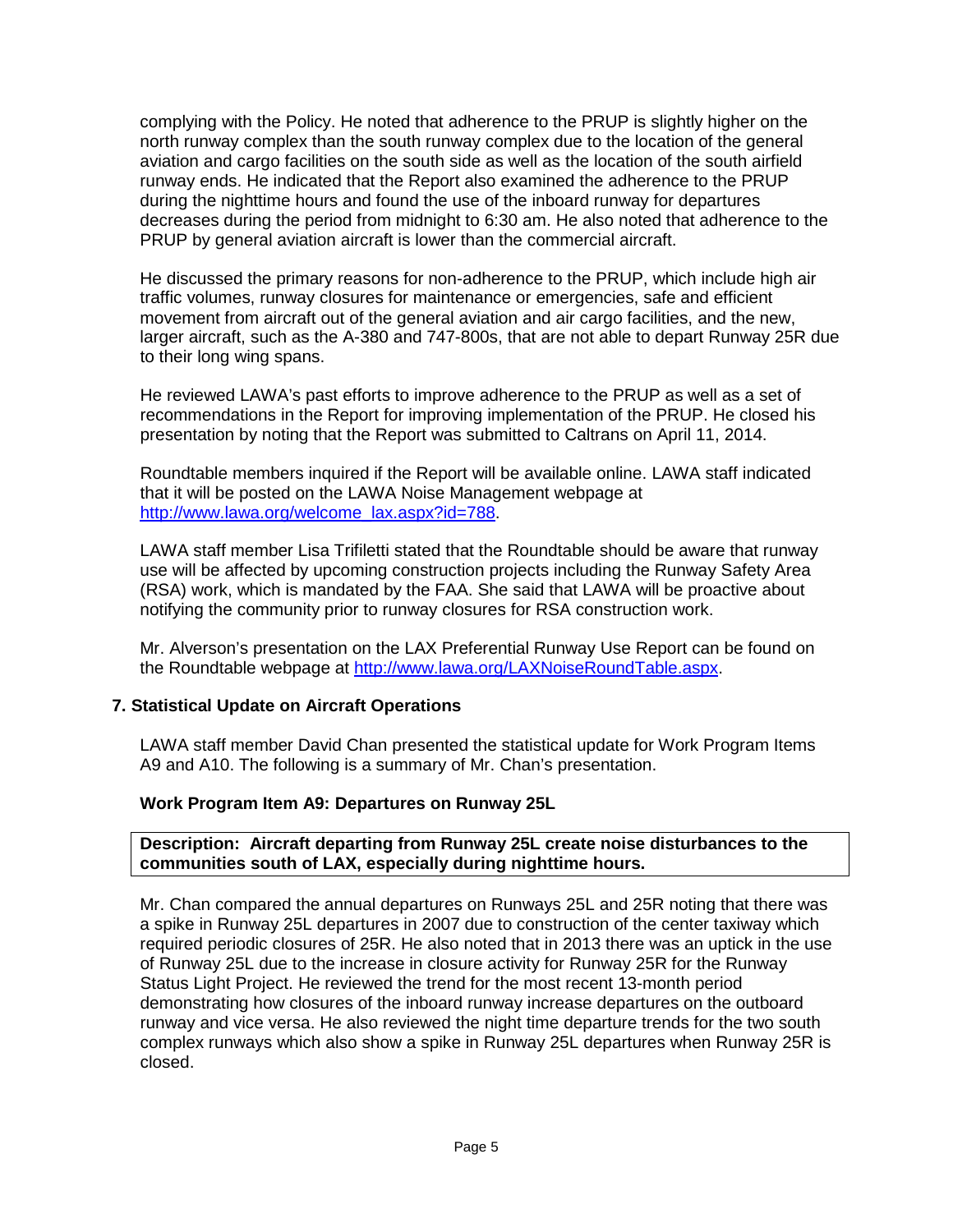He noted that the uptick in 25L departures is also related to the increase in Group 6 (i.e., A-380 and B747-800) aircraft operations at LAX, as these aircraft are unable to depart on Runway 25R due to their long wing spans and limited spacing at LAX. He added that the A-380 operations are mostly passenger aircraft, which operate primarily on the North Complex, while the 747-800 operations are mostly air cargo, which primarily operate on the South Complex. He stated that the 747-800s are much quieter than the older 747s.

He stated that it is difficult for general aviation and air cargo aircraft to depart on Runway 25R as they would need to cross two active runways since their facilities are located on the south side. He said despite this challenge, the FAA has managed to assign more general aviation and air cargo departures on Runway 25R than on Runway 25L.

In reviewing the cargo operations, he indicated that FedEx has the most operations among the cargo carriers at LAX. He noted that FedEx had made a commitment to ask its pilots to request Runway 25R for departures. He reviewed FedEx departures for Runways 25R and 25L for a 13-month period and the results showed a trend of increasing Runway 25R departures as well as decreasing Runway 25L departures. Mr. Chan said that LAWA appreciates FedEx's efforts to minimize nighttime noise exposure in the community.

## **Work Program Item A10: Turboprop Community Overflights**

**Description: Turboprop aircraft departing to the west/southwest with destinations to the east overfly the Palos Verdes Peninsula and Torrance en route to the Seal Beach VOR.**

Mr. Chan compared the annual southbound turboprop departures to those overflying the Palos Verdes Peninsula. He noted that the annual trends for both southbound turboprop traffic and PV overflights are declining from year to year with an average of only 10 turboprops per day flying over the Peninsula in 2013. He noted these aircraft are typically at 7,000 to 9,000 feet over Palos Verdes. He stated that SkyWest had the most turboprop overflights of the Peninsula, but also had the most southbound departures of all the turboprop aircraft operators.

Mr. Chan then reviewed the annual trend for jet overflights of the Peninsula, which dropped to just one percent of southbound departures in 2013. He added that those jet aircraft are at about 13,000 feet. Mr. Chan contacted Southern California TRACON to ask if they have done anything different that may have resulted in the decrease in jet flights over the Peninsula. He said the TRACON responded that they have focused on air traffic controller education on being a good neighbor.

Mr. Chan's presentation on the Statistical Update on Aircraft Operations can be found on the Roundtable webpage at [http://www.lawa.org/LAXNoiseRoundTable.aspx.](http://www.lawa.org/LAXNoiseRoundTable.aspx)

## **8. Aviation Noise News Update**

Mr. Alverson reviewed several recent aviation noise news items for the Roundtable including:

• An article reporting on increased FAA funding for NextGen to more than \$1 billion in Fiscal Year 2015.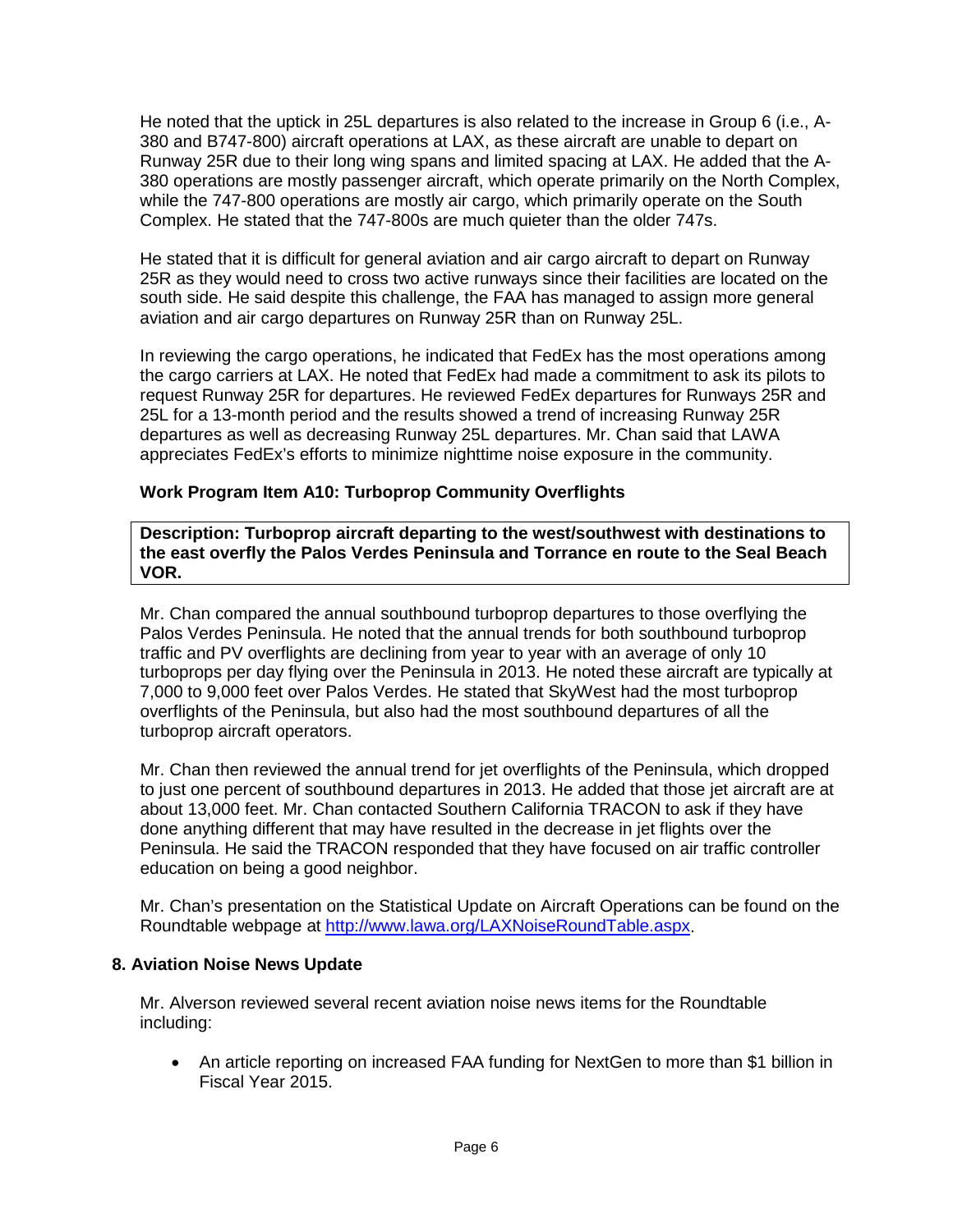- Several articles on planned or potential airline growth at LAX including four new routes for Delta Airlines.
- An article on entrepreneur Erick Lindbergh's quest to have a commercial flight by a quiet electric aircraft in ten years.
- A couple of articles detailing a helicopter pilot's appeal of an alleged violation of the Torrance aircraft noise ordinance.
- An update on two Airport Cooperative Research Program research projects on helicopter noise: Project 02-44 - Helicopter Noise Modeling Guidance, which just completed a literature review, and Project 02-48 - Assessing Community Annoyance of Helicopter Noise, which is in the contracting process.

The complete aviation noise news update can be found on the Roundtable webpage at [http://www.lawa.org/LAXNoiseRoundTable.aspx.](http://www.lawa.org/LAXNoiseRoundTable.aspx)

#### **9. Roundtable Member Discussion**

LAWA representative Scott Tatro updated the Roundtable on the status of the FAR Part 161 application for a proposed restriction on east departures at night during over-ocean operations. Scott reviewed the Part 161 process for those attendees who are not familiar with it. He then explained that LAWA had submitted an initial Part 161 application in January 2012, which the FAA deemed incomplete and requested additional information. LAWA then submitted a supplemental application to FAA in June of 2013 and the FAA also deemed it incomplete.

Scott said that FAA provided a detailed letter indicating the deficiencies that needed to be corrected. He stated that LAWA and its consultant team went through the letter step-by-step to make sure that the latest application would be accepted by FAA. He said FAA's four points covered: (1) the noise study area, which is defined as the area within the 65 CNEL contour; (2) the CNEL values for each data point used in the sleep disruption analysis; (3) depictions of the flight tracks for the non-conforming operations; and (4) additional information in the cost-benefit analysis including, but not limited to, a forecast of future weather conditions. Mr. Tatro noted that the revised application was submitted to FAA on May 9, 2014. He said the FAA has 30 days to determine if the application is complete. He stated that once the FAA accepts the application, it has 150 days to either approve or reject the restriction.

Joe Cech from Wyle Labs asked if the FAA had the same concerns in their earlier rejection letters. Mr. Tatro said that they did, but they weren't as clear as the later letters. Mr. Tatro added that east departures during over-ocean operations are very disruptive as the aircraft are turning tightly and flying over thousands of homes at low altitudes. He added that if the proposed restriction is approved, it would benefit tens of thousands of people.

Member Cope asked if there are fuel savings for airlines not departing to the east. Mr. Tatro said that there would be fuel savings due to the reduced flight distance for aircraft with westbound destinations. Member Cope added that the aircraft requesting an east departure during over-ocean operations would have to wait longer to be cleared for takeoff. Mr. Tatro affirmed that eastbound aircraft do have to wait longer for air traffic control clearance. FAA representative Garcia asked who LAWA has been coordinating with at FAA for the Part 161 process. Mr. Tatro indicated that LAWA has been working with FAA staff in the Airports District Office, Western Region, and Washington Headquarters.